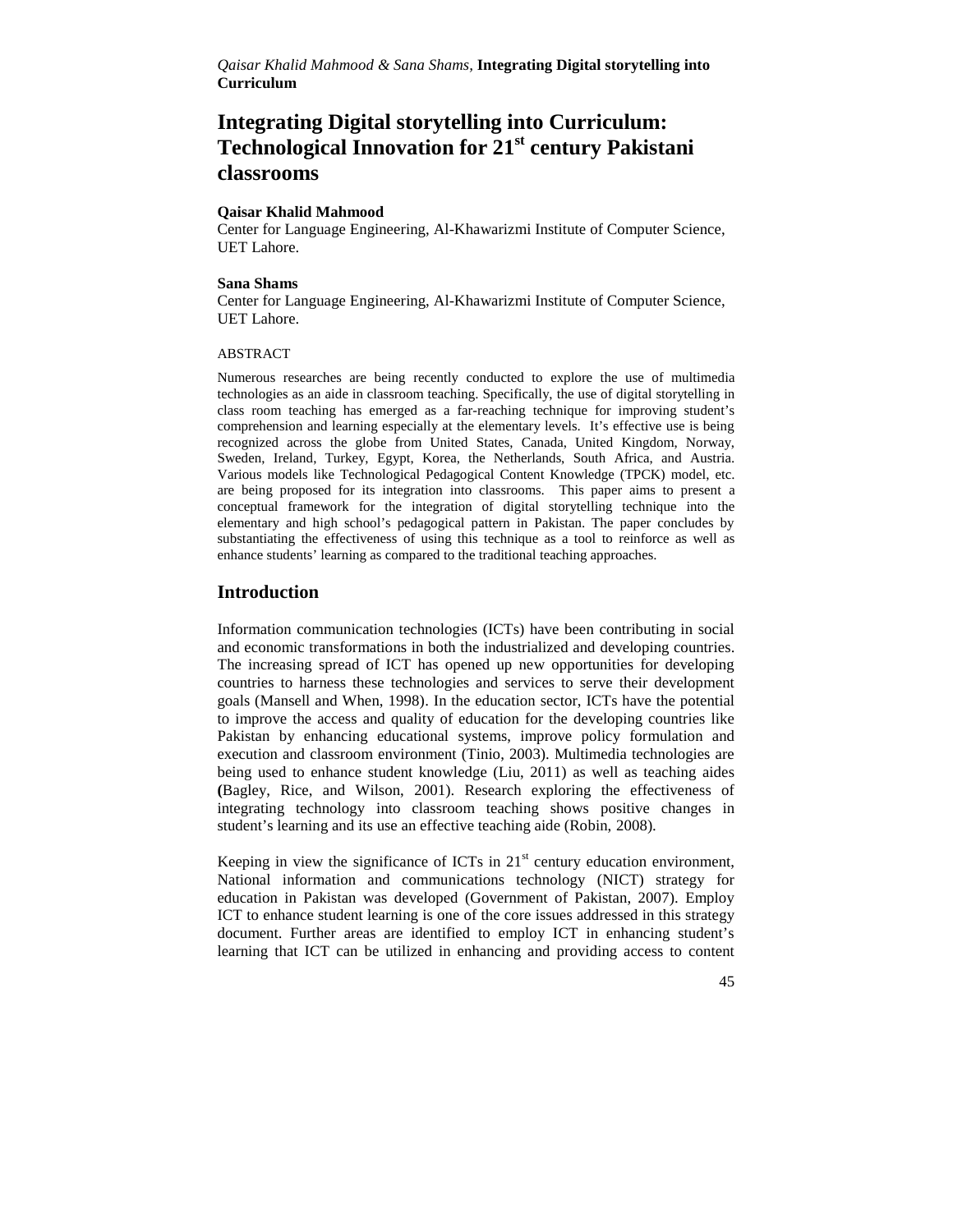particularly when textbooks and supplementary materials are inadequate, and in curriculum enrichment. It can also be used to assess student work and as Instructional Method to show teachers ways to move away from the whole-class lecture mode towards more active, student-centered methods of learning. Taking advantage of the rich opportunities given by ICT, recent pedagogical methods must have to change by providing students freedom to interact with ICT in different ways that promote creativity and problem-solving. While NICT prescribes the key elements that must be taken in consideration will devising education reforms, however it does not delineate specific actions on how to implement these into the current teaching practices.

Digital storytelling is widely recognized for its effectiveness in improving student learning. Digital storytelling is a practice (Yuksel, Robin, and McNeil, 2011) of using multimedia tools to create media-rich stories to tell, to share, and to preserve. Digital stories derive their power through weaving images, music, narrative, and voice together, thereby giving deep dimension and vivid color to characters, situations, and insights (Digital Storytelling Association 2002). It is being used in education, health, to report violence against women, and in other fields (Meadows 2003). Thus, this methodology would effectively enhance students learning through its integration in Pakistani classroom.

# **Process of Digital Storytelling**

Many definitions of Digital Storytelling have been given in the literature, but in general, they all revolve around the idea of combining the art of telling stories with a variety of digital multimedia, such as images, audio, and video and music to present information on a specific topic (Robin, 2008). Digital storytelling contains seven steps divided into four phases: Pre-Production, Production, Post-Production, and Distribution (Digital photography and video guide, 2008). Each phase is discussed below in detail.

#### *Pre-Production*

The first step in creating digital story is the script. Script revolves around the theme of the story. Discussions can help exploring ideas, organizing details, and deciding which ones will be included in the script to tell the essence of the story. Storyboarding is the second step that involves in the making of digital story. It is the process of planning the audio visual aid for the written script. The third step in creation of digital story is the management of audio visual objects that will be used in the creation of final outcome. s.

|                                      |                         |                                             |                         | $-$ Pre-Production Phase $\longrightarrow$ $-$ Production Phase $\longrightarrow$ $-$ Phase $\longrightarrow$ Phase $\longrightarrow$ | <b>rosi</b><br>Production         | Distribution |
|--------------------------------------|-------------------------|---------------------------------------------|-------------------------|---------------------------------------------------------------------------------------------------------------------------------------|-----------------------------------|--------------|
| Writing o<br><b>Norrative Script</b> | Planning the<br>Project | <b>Organizing Project</b><br><b>Folders</b> | Making the<br>Voiceover | Gathering and<br>Preparing Media<br><b>Resources</b>                                                                                  | <b>Putting it ALL</b><br>Together | Applause     |

Figure 1 process of Digital Storytelling (Porter 2004).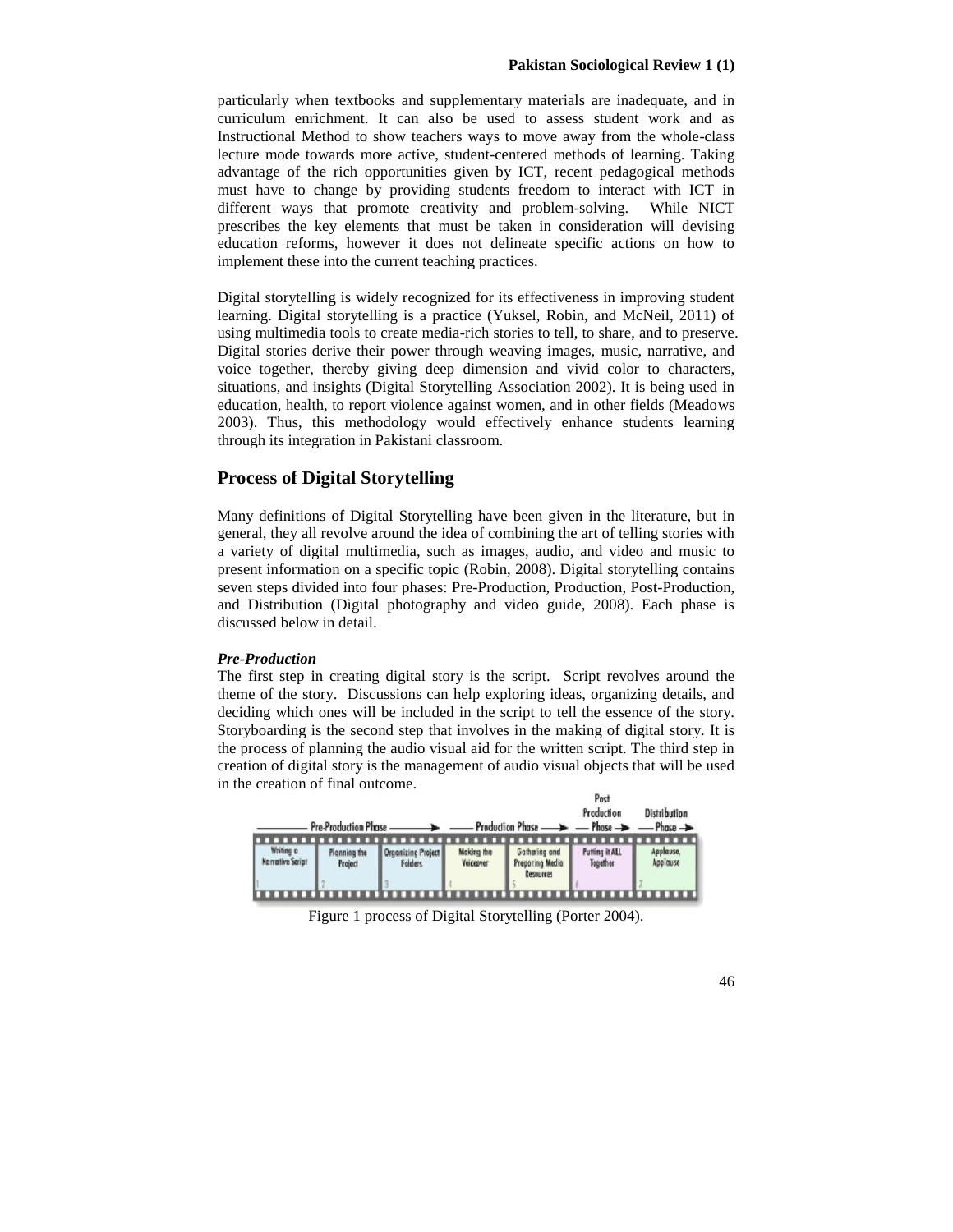#### *Production Phase*

Production phase includes creating the digital voiceover from the written script, collecting guest voices, filming, and photography, downloading images or sound from internet, and creating or editing your own media resources with software. Forth step is the recording of written script into the digital voice over. Author records his voice by narrating the script into the digital voiceover. After completing this, author is required to edit media objects in order to make them more effective for conveying the massage. There are different software that available free of cost to edit and create multimedia objects. In using media objects, it is necessary to see its copyright issue. As it is legal and ethical matter to use other's media objects. In last step, author finalizes his/her digital story and saves it on his computer from the software.

# *Post Production*

In post production phase, recorded voice and media objects jointly mixed in software to develop the video. Editing the video to make it creative and effective for the viewers is the sixth step in developing digital story. Author first edits the video for unnecessary items and second time editing involves creativity and commitment of author to make it more effective for viewers.

#### *Distribution*

Distribution includes making digital movies that can be inserted into other media, making DVDs, posting on school, community or student websites, having parent, student or community gatherings to view the this outcome collectively. Digital stories can be viewed and utilized anywhere with consent of authors.

#### *Literature Review*

Storytelling is the original form of teaching (Pedersen 1995). Although storytelling is not new, the idea of digital storytelling is new as a way of teaching and learning (Meadows 2003). It is a comparatively new educational approach that integrates the use of digital devices with traditional storytelling methods (Yuksel, Robin and McNeil 2010). It is simple but powerful method to help students to understand complex and difficult ideas (Bruner 1990; Gils 2005). Robin and Pierson (2005) believe that "digital storytelling has captured the imagination of both students and teachers and the act of crafting meaningful stories has elevated the experience for students and teachers". As (Dorner et al. 2002) said that digital storytelling audiences are viewed not only as listeners but also as learners who can interact and shape the story.

Robin (2005) argued that educators at all levels and in most subjects can utilize digital storytelling in many ways to support students' learning by encouraging them to organize and express their ideas and knowledge in an individual and meaningful way. According to Gils (2005) digital storytelling can provide more variation than traditional methods in current practice. It can also be used to personalize learning experience and to make explanation or the practicing of certain topics more compelling. Further, this methodology has the potency to improve the involvement of students in the process of learning.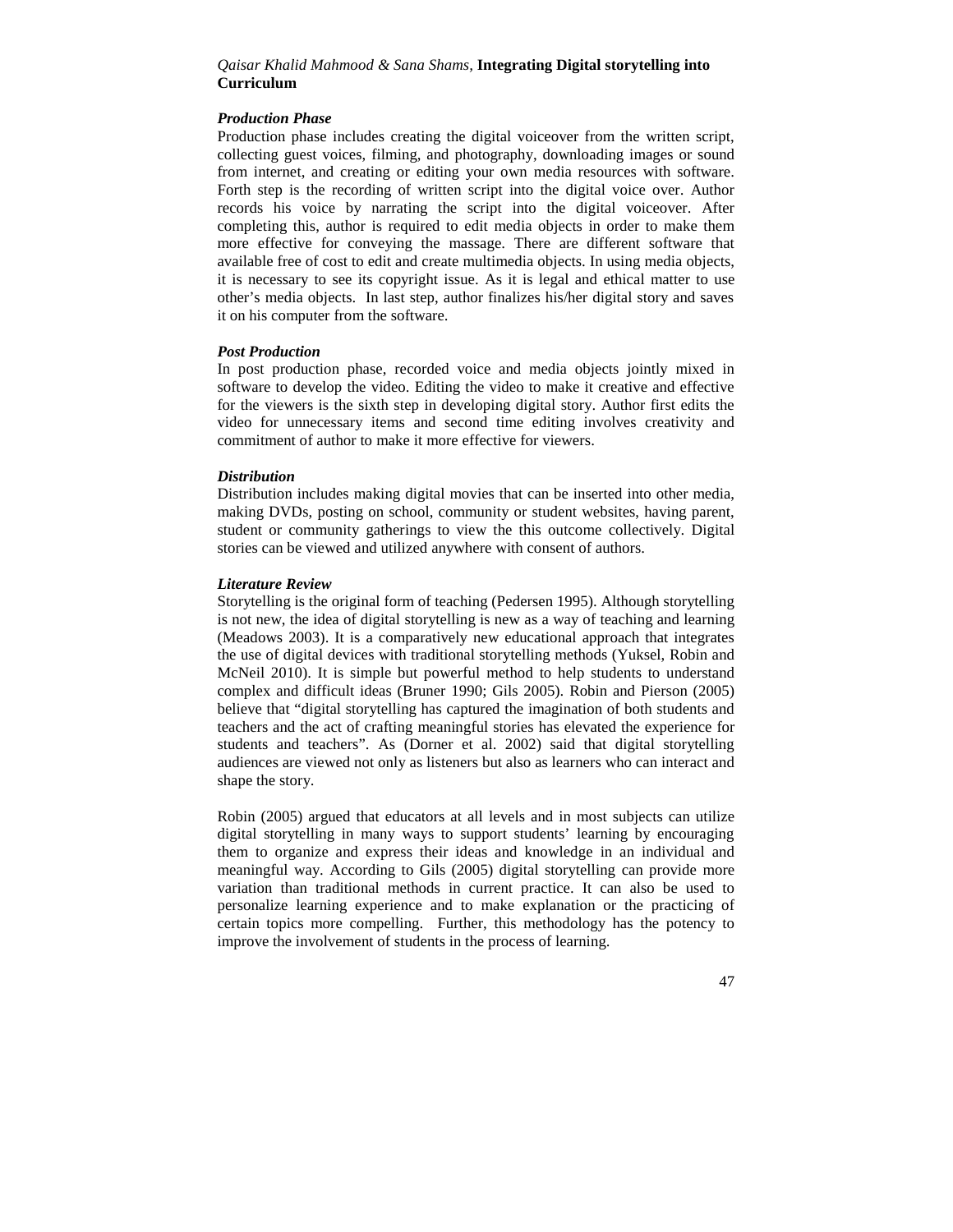While Schiro (2004) used digital storytelling in teaching students algorithms and problem solving through several stages of learning in order to develop their mathematical skills. He argued that digital stories, with other materials like worksheets, not only present mathematical skills that students need to learn but also situate the mathematics in a context that is interesting, engaging and relevant. According to Papadimitriou (2003), digital storytelling can be utilized in teaching subjects like computer science and programming to a wider and more diverse audience. He indicated that digital storytelling can be used, for example, to share with students Al Khwarizmi's discovery of arithmetic algorithms notes on how to calculate the Bernoulli numbers without human head and hand to bring the beauty power and coolness of the message with more clarity and less pain.

Empirical Researchers have been conducted to explore the potential of digital storytelling in enhancing education system especially class room environment across the globe. As Sadik (2008) conducted a study on digital storytelling as an integrated approach for engaged student learning. Findings showed that the digital story projects implemented by Egyptian teachers supported students' understanding of specific content in an academic course. In addition, it was found that teachers are willing to use digital storytelling for teaching content and to provide more effective instruction.

Heo (2009) examined the effects of the digital storytelling experience on pre service teachers' self efficacy towards educational technology. This study also assessed professional dispositions including openness to change towards educational technology, degree of willingness to participate in professional development and technology training, and willingness to work beyond the contractual work hours for technology infusion in classrooms. A total of 98 pre-service teachers participated in the study. After participating in a brief tutorial session, participants spent a week creating their own personal stories using Photo Story software. Results indicated that participants' technology competency and openness to change towards educational technology improved with the experience of digital storytelling. While teaching pre-service teachers about educational technology and classroom technology integration is important, transferring the technology knowledge and skills that they already possess into the learning environment is also important.

Digital storytelling is effective for each type of subject. Ryan (2010) has conducted field research over a period of six weeks with seventeen fifth class pupils of Physical Geography. They were assigned a topic to produce a Digital Story based on that concept in collaboration. Findings showed encouraging results and suggest that working as producers in a collaborative environment had a positive effect on the learning of the concepts and vocabulary of Physical Geography as well as providing a learning experience which was motivating and interesting for the students. The analysis also identified interesting areas for further research such as making digital stories based on other areas of the Primary School curriculum, creating Social Stories as an aid for children with Autism and using the stories created as learning tools for younger classes.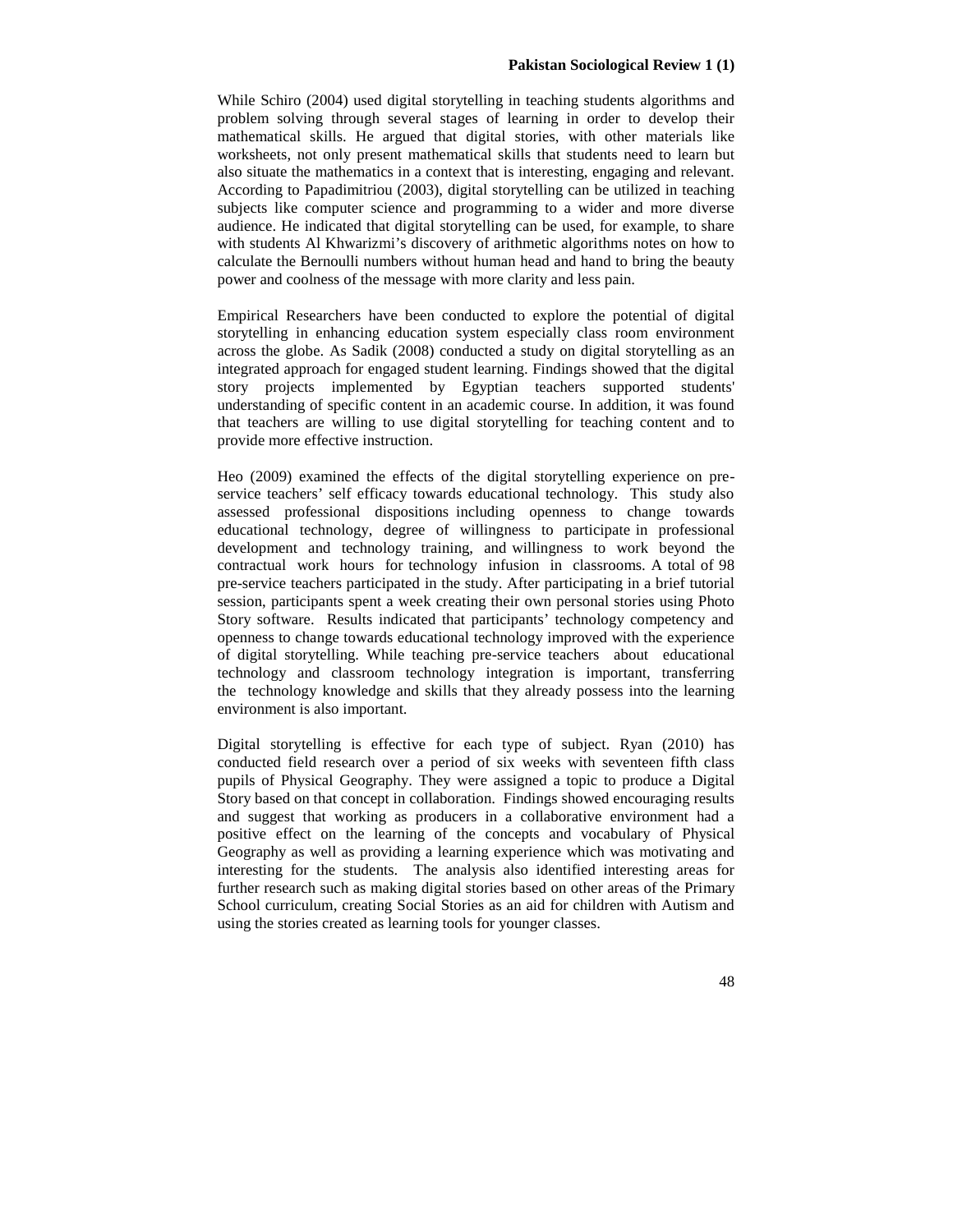# **Technological Pedagogical Content Knowledge (TPCK) Model**

To integrate technology in the classroom, Technological Pedagogical Content Knowledge (TPCK) model developed Mishra and Koehler (2006) recommending the interplay of content, pedagogy and technology. The framework stresses upon the dependence of teacher training on effective educational practices. Mishra and Koehler (2006) believe that the basis of this framework is the understanding that teaching is a highly complex activity that draws on many kinds of knowledge. To be an expert in teaching, it is highly dependent on access to different organized systems of knowledge (Glaser, 1984; Putnam & Borko, 2000). Historically, education has remained focused on the content knowledge of the teacher (Shulman, 1986; Veal & MaKinster, 1999).

Shulman (1986) introduced the idea of teacher pedagogical content knowledge (PCK). Pedagogical content knowledge describes different teaching approaches for content, and understanding of the content's elements, how it can be arranged for better teaching. This knowledge differs from disciplinary expert's knowledge. It also differs from the general pedagogical knowledge shared by teachers across disciplines. It entails representation and formulation of concepts, pedagogical techniques, and knowledge of what makes concepts difficult or easy to learn, knowledge of students' prior knowledge, and theories of epistemology (Mishra and Koehler, 2006). He proposed this idea as he felt that teachers' subject knowledge and pedagogy were being treated as mutually exclusive domains thus teacher education programs remained dominated on either subject matter or pedagogy. Shulman (1986) through PCK concept represent the blending of content and pedagogy into an understanding of how particular aspects of subject matter are organized, adapted, and represented for instruction. He emphasized that teachers must adopt different pedagogical patterns to teach contents by seeing the appropriateness of pattern with topic for successful teaching.

Mishra and Koehler used the idea of Shulman (1986) to develop the framework of TPCK. In their model, they recognized technology as an important aspect of overall teacher knowledge. They believed that through technological content knowledge, teacher posses the skills to harness newer and advanced technologies to present content in varied forms. Advanced technologies has also given different ways of understand the ways like geometric problems can be taught through computer software's (Mishra and Koehler, 2006). They further elaborate upon the skills of technological pedagogical content that is referred to as the knowledge of various Multimedia Technologies, software's and strategies. These technologies can be harnessed in teaching and learning settings, by developing lectures on multimedia, showing video of different concepts , utilizing different software's to solve mathematical and geometric problems, Enhancing language proficiency through video games and, asking students to make assignments by using digital storytelling. Particular technologies like digital storytelling integration can make positive effect on the teaching process.

TPCK is the attempt to see relationship of content, pedagogy and technology as presented in figure 3 below.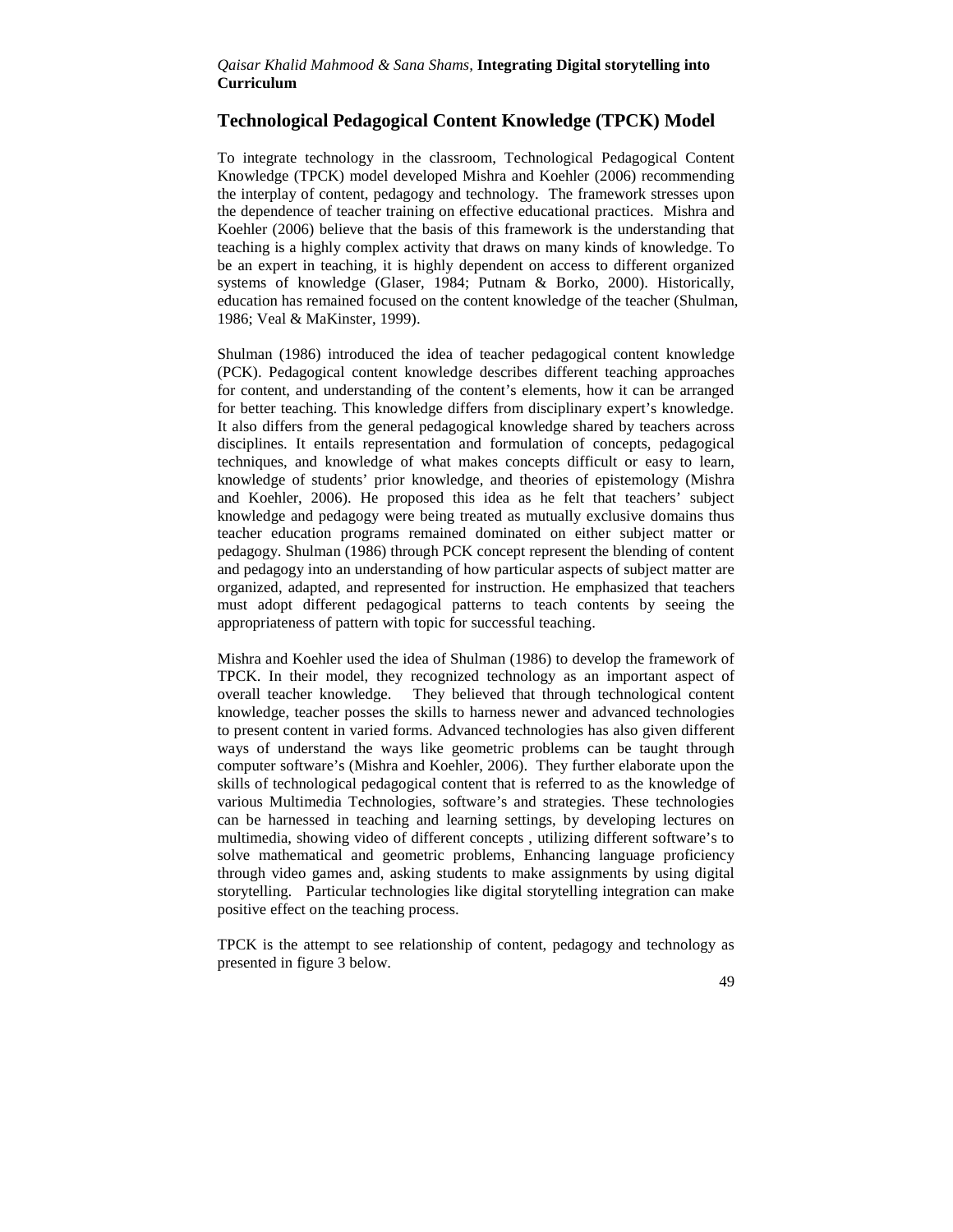

Figure 3 interactions of TPCK as described by Mishra and Koehler (2006).

TPCK thus as defined by (Mishra and Koehlar) is the basis of good teaching with technology and requires an understanding of the representation of concepts using technologies; pedagogical techniques that use technologies in constructive ways to teach content; knowledge of what makes concepts difficult or easy to learn and how technology can help redress some of the problems that students face; knowledge of students' prior knowledge and theories of epistemology; and knowledge of how technologies can be used to build on existing knowledge and to develop new epistemologies or strengthen old ones (p.1028-29).

Robin (2008) acknowledged the potential of digital storytelling as appropriate technology for the adaptation of TPCK model in teacher's education and teachinglearning process. He further elaborated that digital storytelling has been recognized itself as an instructive tool as well as tool to develop the knowledge of students by using this technique for doing their assignments.

# **Integration of Digital Storytelling into Pakistani classroom**

In the present educational training in Pakistan, the teacher is essentially trained to impart instruction within the frame-work of curricular content, supported by textbook materials (Kazilibash, 1998). This is illustrated in Figure 2 below. Such type of teaching methodology promotes passive learning. In this way, students may not fully understand the topic contents (Qazi, 2007). In this regard, digital storytelling can thus be used an effective technique to instigate student learning and creativity.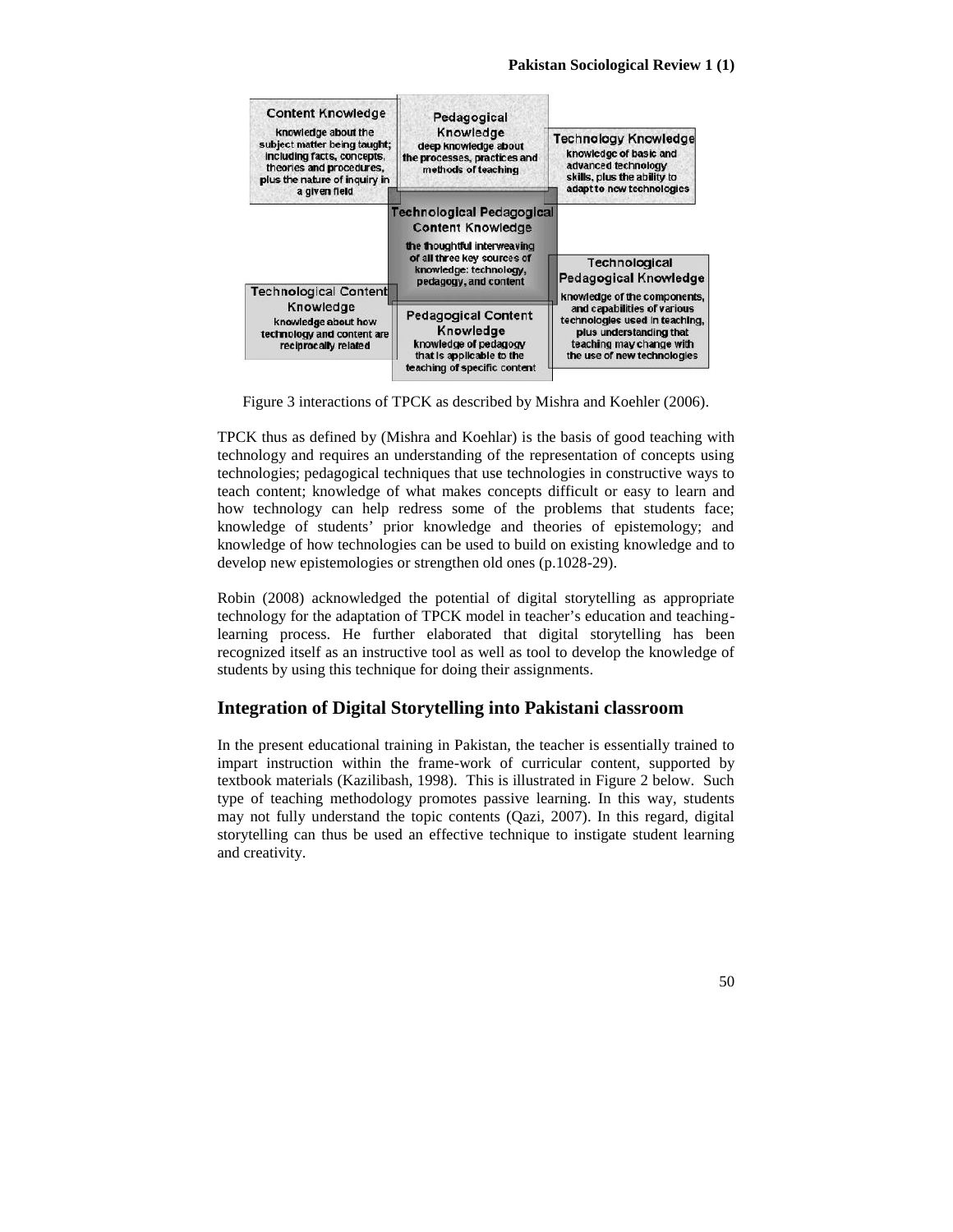

Figure 2 teaching learning process as practiced in Pakistan (Qazi, 2007).

However, attempting to integrate digital storytelling into curriculum, a two pronged approach needs to be followed:

- 1. Digital stories could be used by teachers to develop their class room lectures.
- 2. Digital stories could be prepared by students as their school assignments.

Such use of digital story telling will improve technological, analytical, research and writing skills among students which is the essential goal of education at that level. This will also enhance self-expression, communication and self belief of the students.

# **Recommendations**

In order to successfully integrate technology in current elementary and high school level, there is need to change existing teaching-learning model with TPCK. Teachers must be trained to utilize novel technologies like digital storytelling for making teaching-learning process innovative and creative for the students. For contemporary teachers, special training is required to harness technology especially digital storytelling in making their teaching effective, innovative and creative. Use of multiple technologies to aid classroom teaching must form an integral part of the teacher training curriculum. To surmount the constrain of computer availability in public sector schools, this initiative could still be successfully launched in the 4286 public schools where the government of Punjab has established the computer labs through the IT Labs project.

Training on digital storytelling can be effectively used as teaching aide tool for the teachers and learning tool for the students. Digital storytelling professionals can be engaged in training process initially. Subsequently, for scalability, trained teachers can impart their knowledge of using digital storytelling in education to other teachers.

# **References**

Adobe Systems Incorporated. (2008). *Digital photography and video guide*. Retrieved from http://www.adobe.com/education/instruction/adsc/ pdf/digital\_storytelling.pdf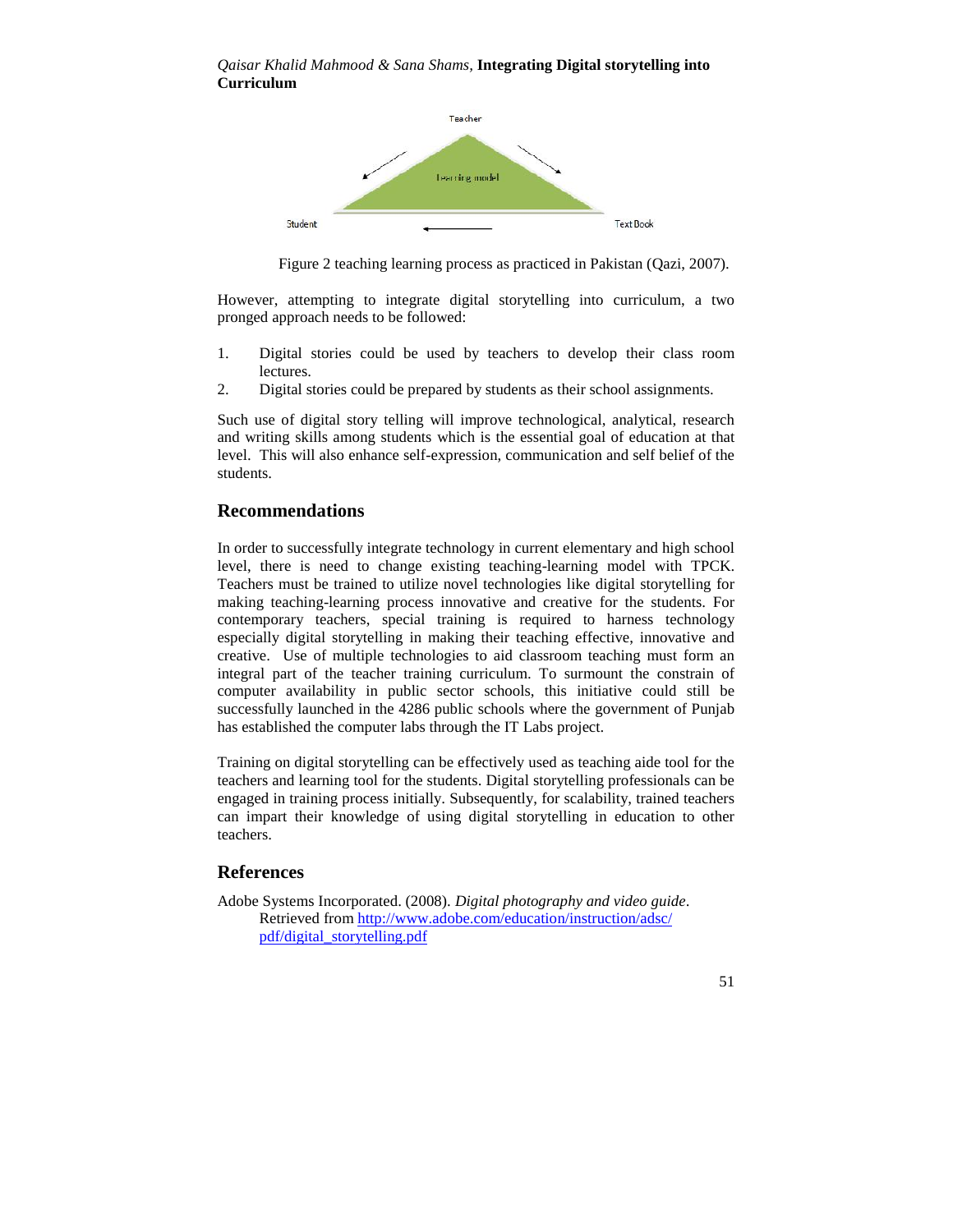- Bagley, W., Rice, M.L. and Wilson, E.K. (2001). Transforming Learning with Technology:
- Lessons from the Field. *Journal of Technology and Teacher Education, 9*(2), 211- 230. Norfolk, VA: AACE.
- Ball, D. L., & McDiarmid, G. W. (1990). The subject matter preparation of teachers. In W. R.
- Houston (Ed.), *Handbook of research on teacher education* (pp. 437–449). New York: Macmillan.
- Digital Storytelling Association. (2002). Retrieved from http://www.dsaweb.org/01associate/ds.html.
- Gils, F. (2005). Potential applications of digital storytelling in education. In *3rd Twente Student*
- *Conference on* IT, University of Twente, Faculty of Electrical Engineering, Mathematics and Computer Science, Enschede, February 17–18.
- Glaser, . R. (1984). Education and thinking: The role of knowledge. *American Psychology*,

39(2), 93–104.

- Hick s, T.(2006). Expanding the conversation : A commentary toward revision of Swenson ,
- Rozema,Young , McGrail, and Whitin.*Contemporary Issues in Technology and Teacher Education*, 6 ,46 – 55.
- Heo, M. (2009). Digital storytelling: An empirical study of the impact of digital storytelling on
- Pre-service teachers' self efficacy and dispositions towards educational technology. *Journal of Educational Multimedia and Hypermedia*, 18(4), 405-428.
- Jalalzai, M. K. (2005). *The crisis of education in Pakistan: state education and the text-books*.

Lahore: Al-Abbas international.

Kazilibash, H.H. (1998). Teaching teachers to teach. In Hoodbhoy, P. (Ed), *Education and the*

*state: fifty years of Pakistan*. Karachi: Oxford University Press.

- Liu, Y. (2011). In M. Koehler & P. Mishra (Eds.) Integrating Multimedia Education to improve
- Mathematical Learning. *International Conference of Information Technology and Teacher Education* (pp.466-470). Chesapeake, VA: AACE.
- Mansell, R.and Wehn, U. (Eds.). *(1998). Knowledge societies: information technology for*

*sustainable development . New York: Oxford University Press.*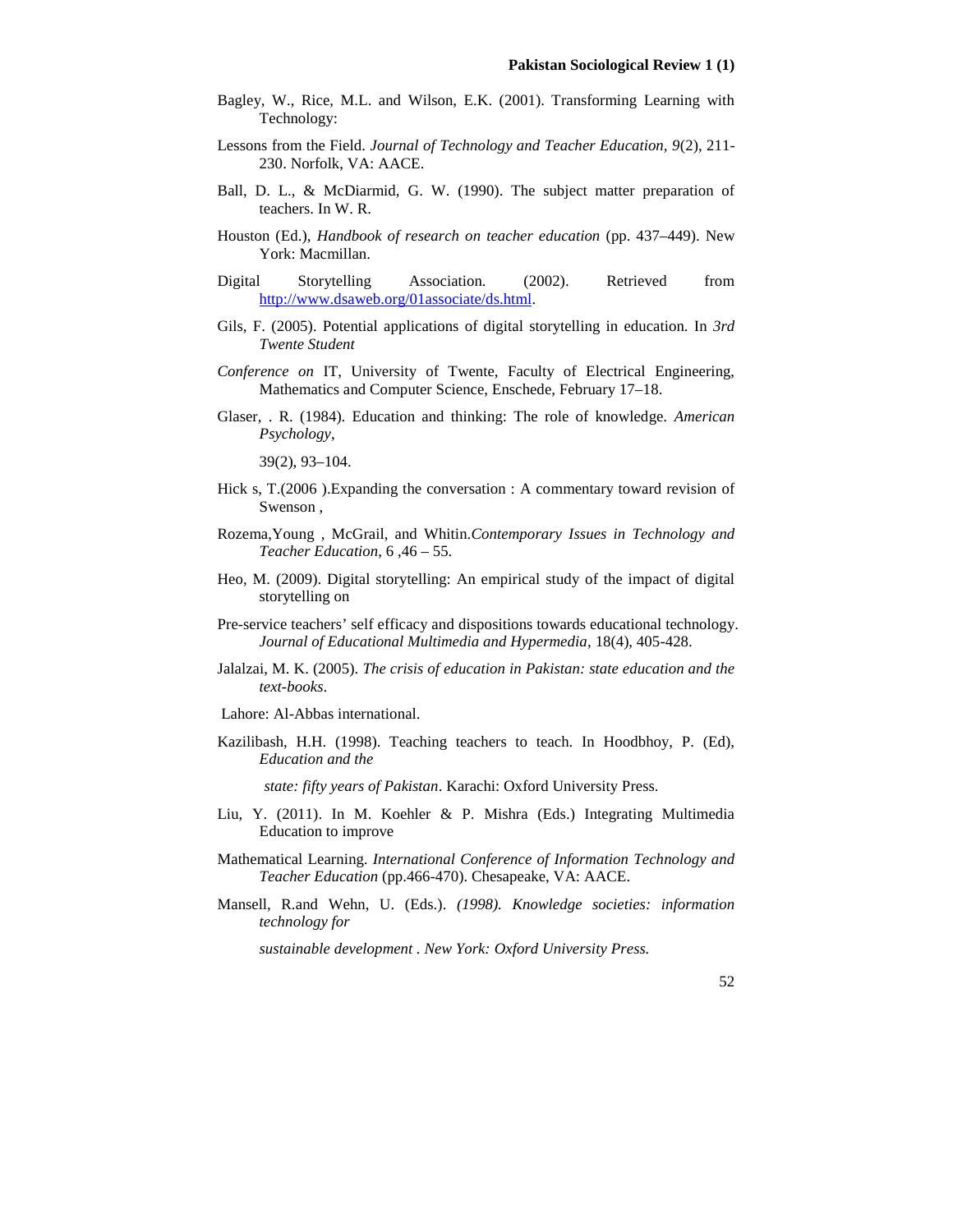Meadows, D. (2003). Digital storytelling: Research-based practice in new media. *Visual*

*Communication*, (2), 189-193.

Ministry of Education. (2007). National information and Communication Technology strategy

for Education in Pakistan. Islamabad.

Mishra, P. and Koehler, J. M. (2006). Technological Pedagogical Content Knowledge: A

Framework for Teacher Knowledge. *Teachers College Record*, 18(6), 1017–1054.

- Papadimitriou, C. (2003). MythematiCS: In praise of storytelling in the teaching of CS and Math.
- In *The International Conference on CS Education, ITICSE*, Thessaloniki, Greece, July 2.
- Pedersen, E. (1995). Storytelling and the art of teaching. *Forum*, 33(1). http://exchanges.state.gov/forum.
- Porter, B. (2004) *Process of digital storytelling.* Retrieved from http://www.DigiTales.us
- Putnam, R. T., & Borko, H. (2000). What do new views of knowledge and thinking have to say
- about research on teacher learning? *Educational Researcher*, 29(1), 4–15.
- Qazi, W. (2007). Synthetic teaching-learning model: A contextualized Study. In *International*
- *Conference on Teaching and Learning.* INTI International University College, Malaysia. November 15-16.
- Robin, B. (2008). The effective uses of digital storytelling as a teaching and learning tool. In J.
- Flood, S. Heath, & D. Lapp (Eds.), *Handbook of Research on Teaching Literacy through the Communicative and Visual Arts* (2) (pp. 429-440). New York: Lawrence Erlbaum Associates.
- Robin, B. (2005). *Educational uses of digital storytelling. Main directory for the educational*
- *uses of digital storytelling*. Instructional technology Program. University of Huston. http://www.coe.uh.edu/digital-storytelling/default.htm.
- Ryan, R.(2010). *An Investigation of the Collaborative Creation of Digital Stories by Students*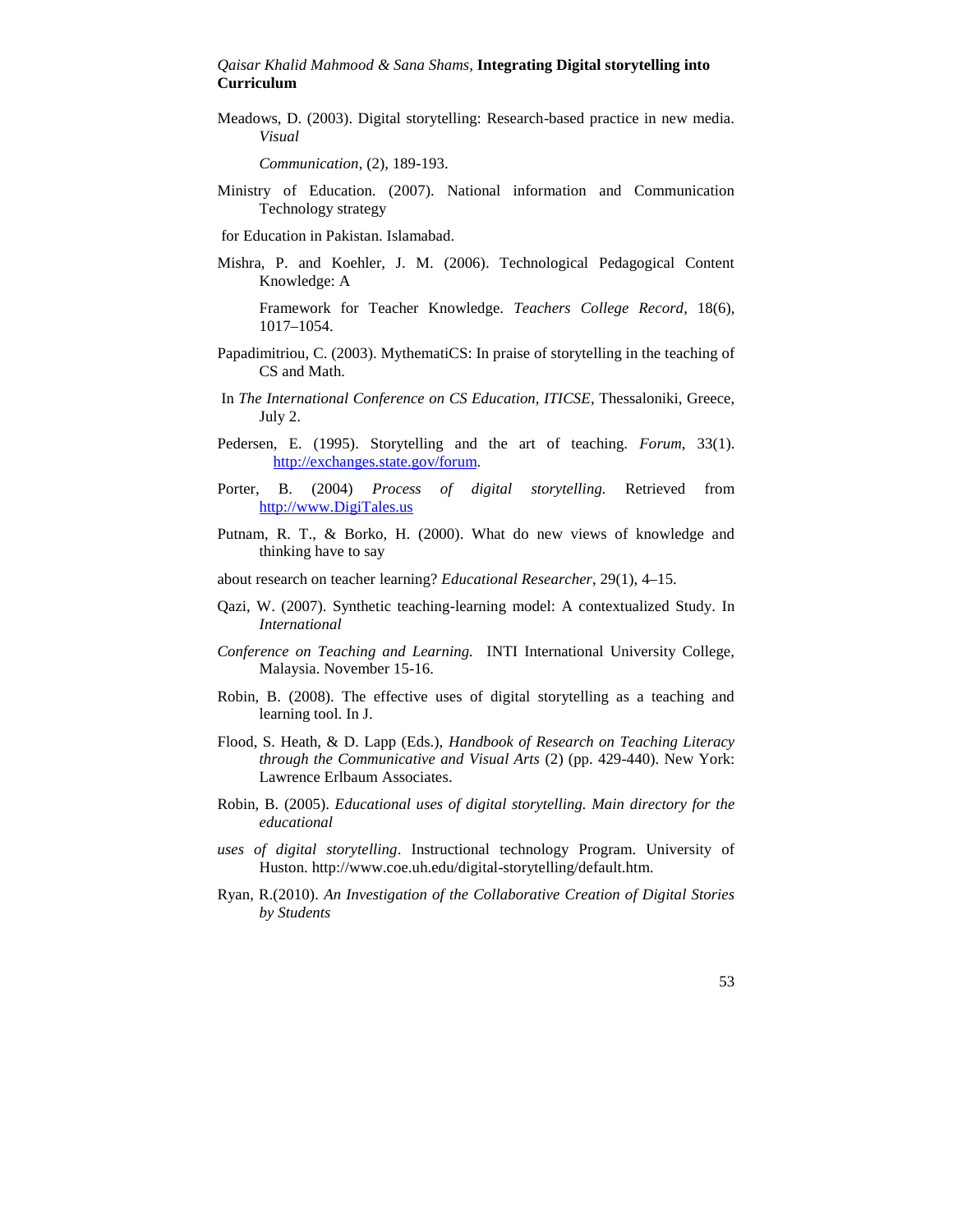- *and in what ways it can enhance the learning of Physical Geography*.(Master's Thesis University of Dublin, Trinity College). Retrieved from www.scss.tcd.ie/postgraduate/msctl/.../MScTL\_%20Roisin%20Ryan.pdf
- Sadik, A. (2008). Digital storytelling: a meaningful technology-integrated approach for engaged

student learning. Journal Education Tech Research Dev 56:487–506.

Schiro, M. (2004). Oral storytelling and teaching mathematics. Thousand Oaks, CA: SAGE

Publications.

Shulman, L. S. (1986). Those who understand: Knowledge growth in teaching. *Educational*

*Researcher*, 15(2), 4–14.

- Tinio, L. V. (2003). ICT in Education. Manila: UNDP.
- Veal, W. R., & MaKinster, J. G. (1999). Pedagogical content knowledge taxonomies. *Electronic*

*Journal of Science Education*, 3(4). Retrieved from

http://unr.edu/homepage/crowther/ejse/ejsev3n4.html.

Yuksel, P., Robin, R. B., and McNeil, S. (2011). In Sarah D. Benson (Ed.) Educational Uses of

> Digital Storytelling around the World. *International Conference of Information Technology and Teacher Education*. Nashville: AACE.